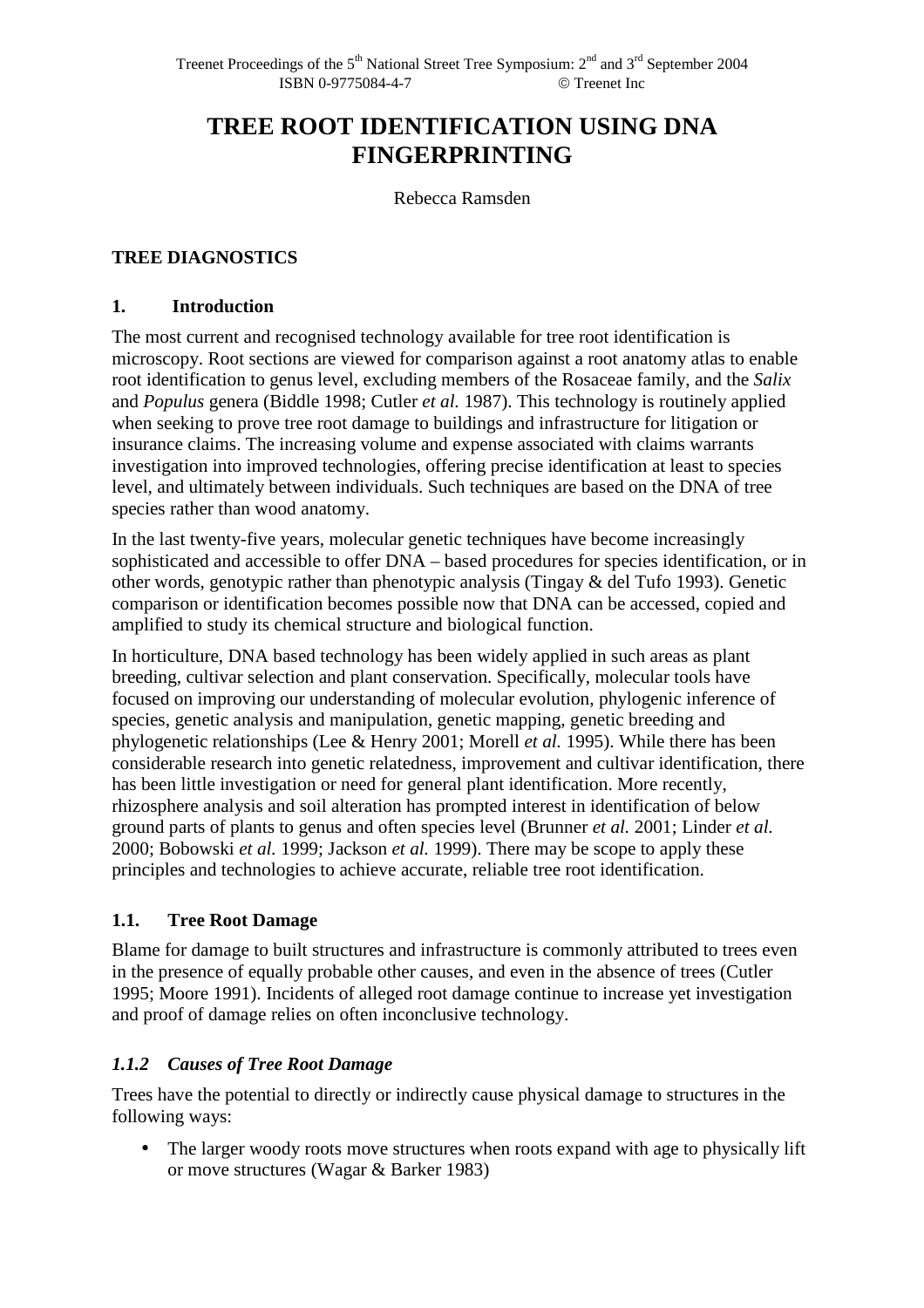- The uptake of soil moisture in dryer months or periods of drought may cause soil subsidence, leading to the flexure of footings in buildings and walls (O'Malley & Cameron 2001; Biddle 1998)
- Tree roots may proliferate near a water and / or nutrient source. Where pipes are leaking from poor installation or age, for example, tree roots will rapidly initiate at the moisture source. Root expansion or growth follows, leading to further pressure and opening of cracks or joins (Stal & Rolf 1998)
- Removal of trees can indirectly lead to damage as there is no longer the means for excess water uptake during wetter months (Driscoll 1983)

# **1.2 Tree Root Identification**

### *1.2.1 Root Characteristics*

The above ground characteristics of the tree (leaf shape and size, flowers, bark, form etc.) usually enable conclusive identification. Conversely, the root system offers few distinctive features. The characteristics of the root system where variation is systematic are: root diameter, colour, growth potential and texture (Fitter 1996). Few of the root system characteristics, however, offer sufficient variation to distinguish between individuals, species or even genera. Cutler *et al.* (1987) developed profiles of the internal anatomy of roots to enable identification to the level of genus. While this methodology has shortcomings, such as an inability to distinguish between species like Salix and Populus, it is most useful in verifying or disproving tree root damage claims at the genus level.

# *1.2.2 Existing Technology*

Accurate identification of tree roots in the event of damage to buildings or infrastructure is essential as litigation over alleged damage is increasing (Hannah & Yau 1990). It must first be determined whether roots encountered are active and conducting water and that their presence is the cause of drying and shrinking of clays or damage to pipes. The existing identification technique requires microscopy and comparison with species presented in a root anatomy manual (Cutler *et al.* 1987).

# *1.2.2 Need for precise identification*

McCombie (1995) presents the incidence of tree root damage to buildings in terms of cases by distance to the building. Whilst 75 % of cases revealed that the tree stood within 10 metres of the building, 25% stood beyond this distance. Cases ranged from 10 metres to a staggering 34 metres. It would be reasonable to assume the further the distance from the tree, the greater the need for definitive tree identification, particularly as there may be more than one tree of the same or different species.

Pohls (2001) survey of tree root blockage to pipes, reported that of the 117 sites visited, 298 trees were considered as blockage candidates standing 0.7 metres to 35 metres from the site of intrusion or damage to pipes. While there is no basis for alleging the trees 'caused' the damage, it would seem important to consider all species on site rather than the nearest tree or the biggest. Interestingly, melaleucas and eucalypts were found more frequently nearest to the blockage site, in around 40% of confirmed blockages.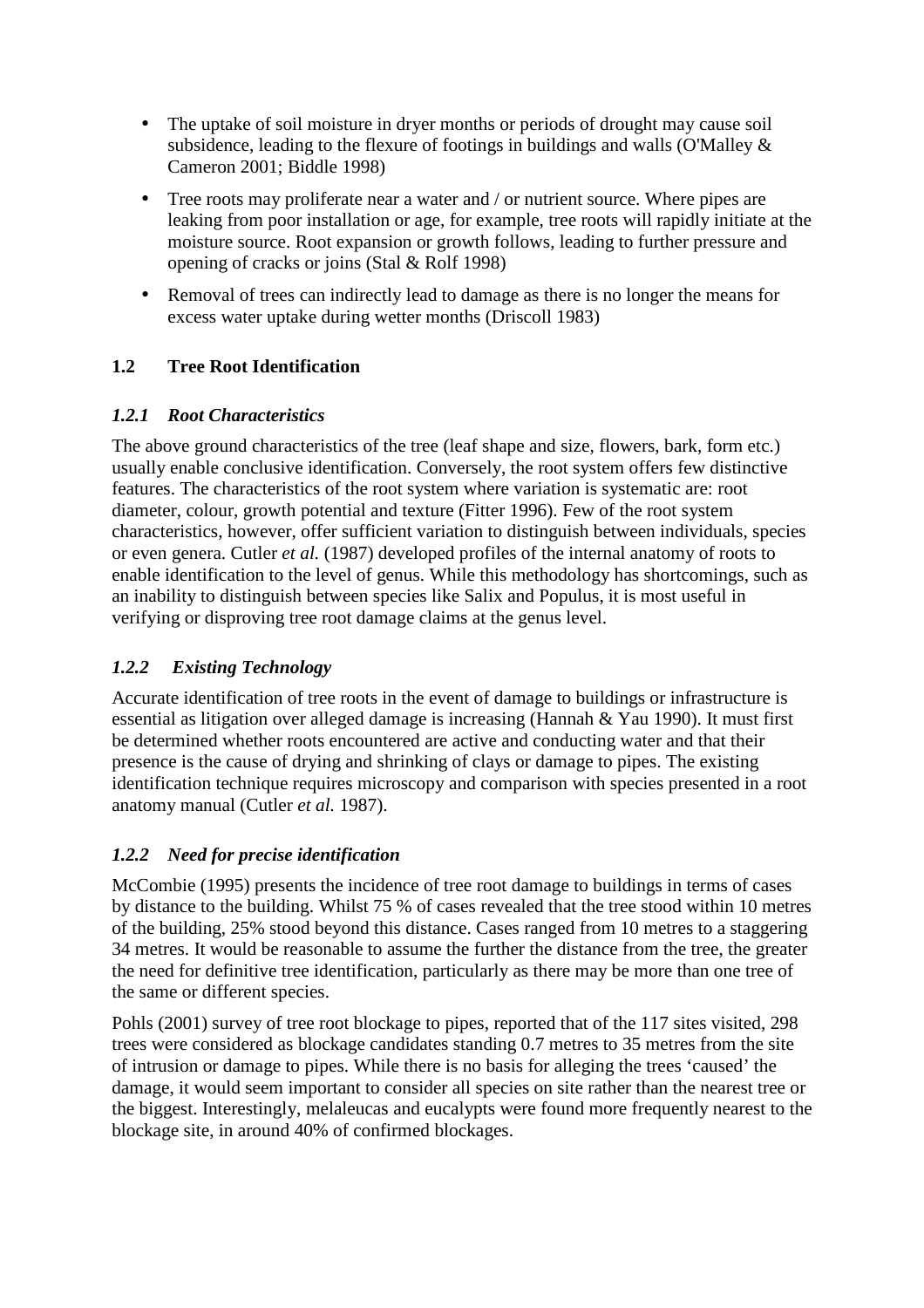## *1.2.4 Molecular techniques for plant identification*

In horticulture and arboriculture, DNA marker technology offers considerable advantages over morphological comparison or microscopy for species classification, identification and plant breeding (Morell *et al.* 1995). The presence of DNA in the cells of all plants is the key to accurate, expeditious, reliable and inexpensive identification by providing a means for analysing a large number of genetic characters for comparison between species (Morell *et al.* 1995; Jorgensen & Cluster 1989).

# *1.2.5 Genetic information in plant cells*

The genome represents the sum total of DNA in an organism's chromosomes. Organisms such as trees have more than 10,000 genes per genome (Knox *et al.* 2001). The difference between individual trees lies in the variation in the composition of their DNA genomes. Distantly related genera such as *Eucalyptus* and *Picea* will have conspicuous and multiple differences in their genes, whereas the genomes of *Eucalyptus globulus* (Tasmanian Blue Gum) and *Eucalyptus bicostata* (Southern Blue Gum) will have few differences. Differences between individuals of the same species will be fewer again. Nevertheless, there are sufficient differences to distinguish between individuals (Tobin & Morel 1997). Advances in molecular technology make it possible to sequence the genome enabling plant scientists to compare plants and determine their relationships (phylogeny).

# *1.2.6 DNA extraction and preparation*

The first step in the process of plant identification or genetic analysis is extraction of DNA. The appropriate method of extraction is determined by the plant tissue type (roots, leaves, cambium, bark), the state of the tissue (fresh, frozen, dry), and the type of plant genotyping or profiling required (Henry 2001). Analysis of fresh tissue is preferred as there is little opportunity for fungal growth in tissues or degradation of DNA leading to possible contamination or poor DNA yields.

The extraction process involves three principal events. The first step is to break down the cell wall (lysation). This is achieved initially by grinding the sample to the consistency of a fine powder in a mortar and pestle with the assistance of liquid nitrogen. This is then completed with the addition of detergents and salt solutions to lyse the lipid cell membrane. The second step, occurring more than once during the procedure is disruption of the nuclear membrane by centrifugation. This action leads to the break down, not only of cell walls, but cell membranes and nuclear membranes. Finally, and critically, the DNA must be shielded from enzymes that potentially shear the DNA, by incubation at 60°C+ to denature the enzymes. The addition of other counteracting enzymes such as ribonuclease effectively removes contaminating RNA. Whilst extraction protocols vary widely (de la Cruz *et al.* 1997) they involve many stages before suspending the DNA in buffer and storing in an eppendorf tube (-20°C) for later use.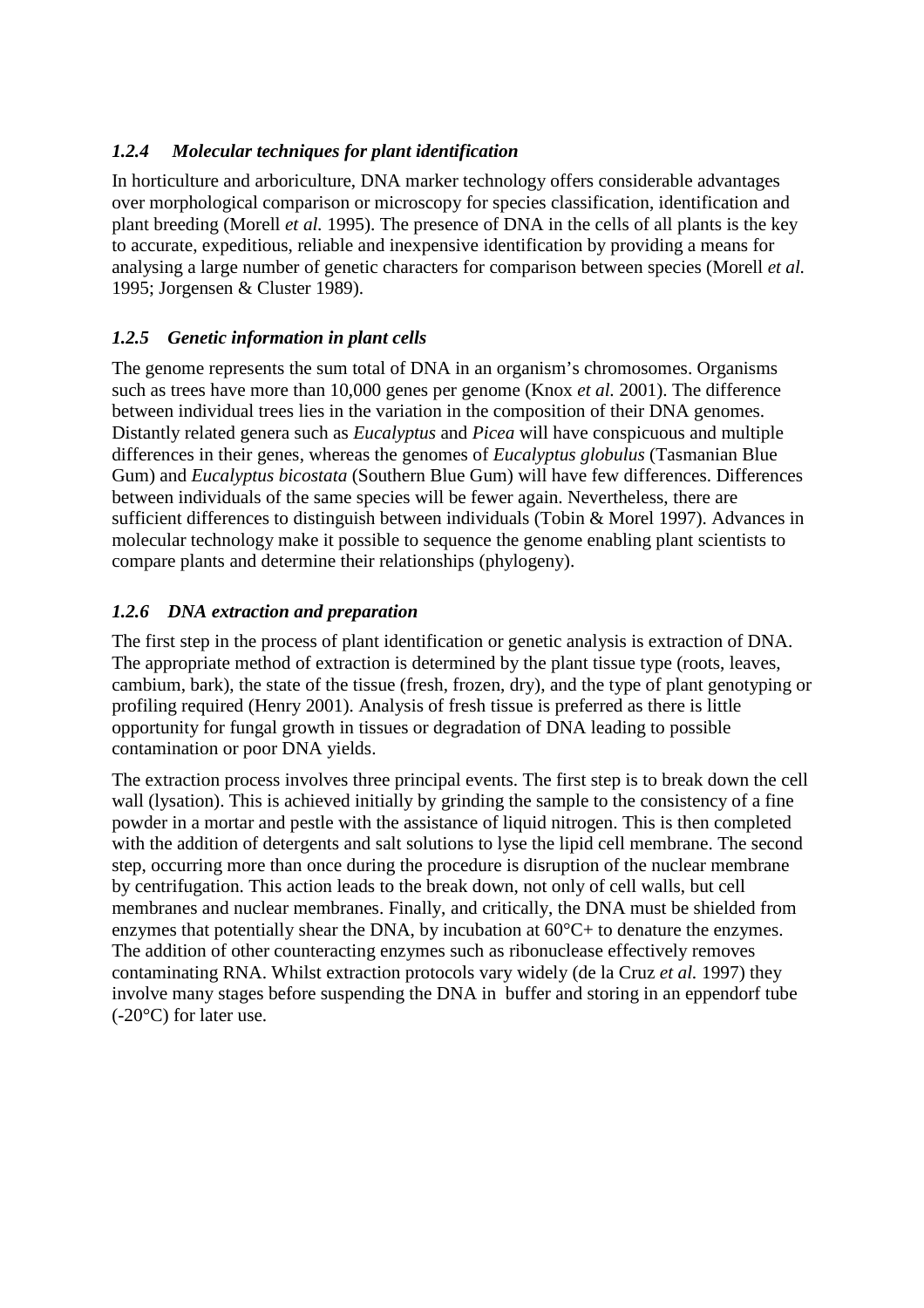

**Figure 1.1** DNA Extraction by CTAB method showing DNA band: Lane 1 – Corymbia henryi (leaves); Lane 2 – Corymbia henryi (roots); Lane 3 Corymbia maculata 4 (leaves); Lane 4 – Corymbia maculata 3 (leaves); Lane 5 – Corymbia maculata (roots); Lane 6 – Molecular Ladder; Lane 7 – blank.

After extraction, a process of DNA replication and amplification is utilised to enable the DNA to be visualised. This is typically accomplished with the Polymerase Chain Reaction or PCR. Here, a segment of DNA is specified and extracted for replication, before being visualised as distinct bands by electrophoresis (Figure 1.1)(Innis & Gelfand 1990). The technology revolutionised access to new knowledge for investigation across scientific fields including medicine, agriculture and archaeology (De Cresce & Lifschitz 1993; Krawetz 1989). As there are many different DNA extraction protocols, so too are there many PCR protocols, often requiring optimisation for a positive result (Innis & Gelfand 1990). In some instances it may be necessary to purify the DNA sample (Steane *et al.* 1999; Tyson *et al.* 1998). This is common with a number of tree species as amplification may be hindered or masked by the large quantities of polyphenols and polysaccharides present in the cells (Henry 2001; de la Cruz *et al.* 1997). Problems may also be encountered with residual ribonucleosides interfering with primer attachment during thermal cycling (Porebski *et al.* 1997). Steenkamp *et al.* (1994) noted difficulties extracting DNA from plants indicating that methods for isolation may not be readily transferable from one species to another. DNA isolation for many tree species requires specialised techniques to obtain the requisite DNA yield and concentration. Bobowski *et al.* (1999) reported lower yields and higher incidence of contaminants when extracting DNA from root samples resulting in difficulties with amplification. Linder *et al.* (2000) found increasing difficulty in extracting amplifiable DNA as the growing season progressed. Towards the end of the growing season all attempts at extraction failed. All samples required purification to prevent interference with PCR amplifications. This presents obvious impediments to developing routine isolation of DNA from widely varying common tree species for profiling and identification.

# **1.3 DNA Profiling**

### *1.3.1 The Polymerase Chain Reaction*

Once the DNA has been successfully extracted, there are numerous techniques available for DNA profiling. This has become possible with PCR based technology. The Polymerase Chain Reaction (PCR) method enables researchers to make multiple copies of DNA segments between two defined nucleotide sequences using a DNA polymerase from the bacterium *Thermus aquaticus* (Tobin & Morel 1997). Synthetic polynucleotide sequences are created to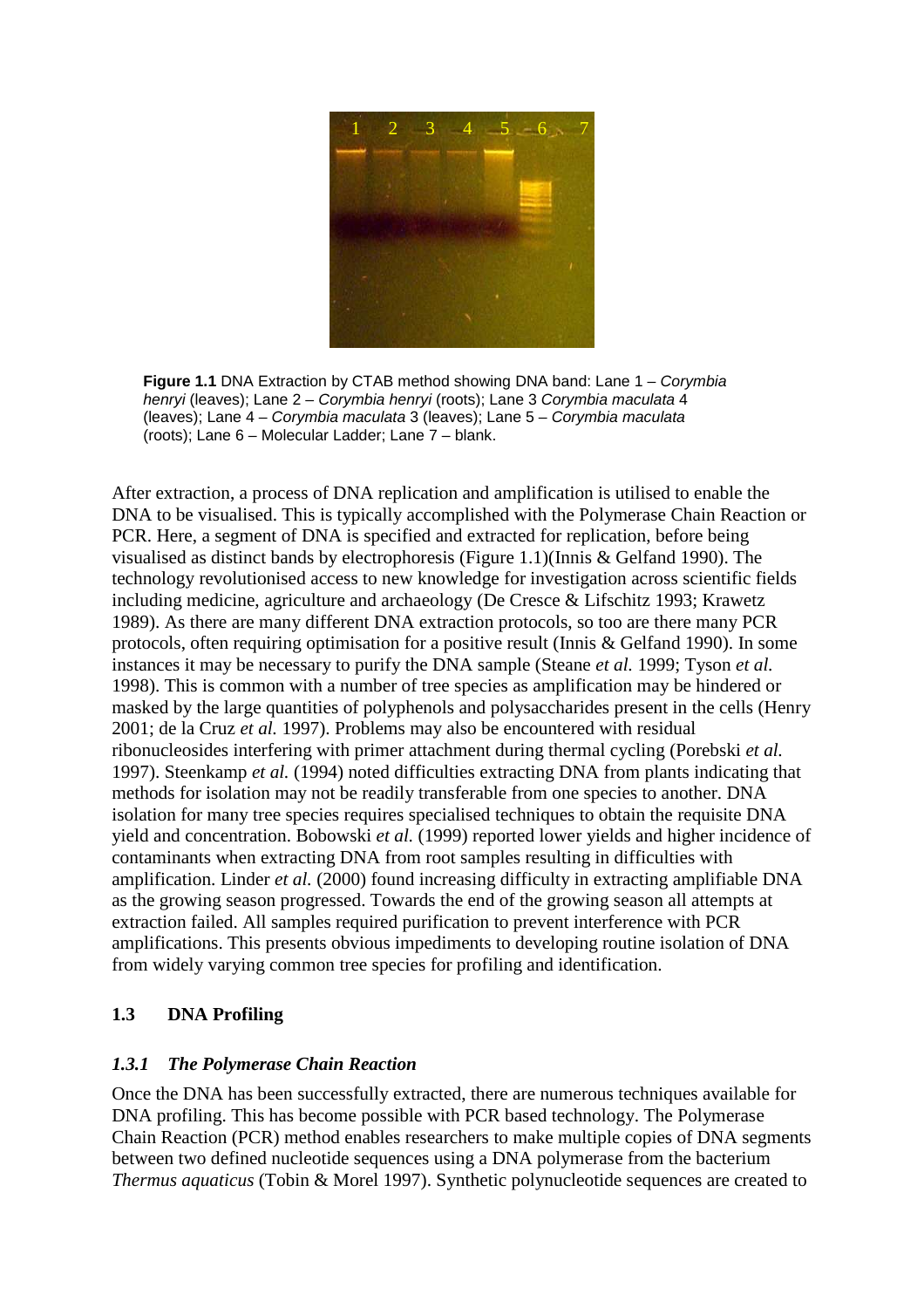correspond precisely with sequences at each end of the segment to be copied. The polynucleotide sequences are comprised of about 20 nucleotides and are referred to as oligonucleotides. The oligonucleotides serve as primers for the DNA Polymerase. The process of multiple copying and amplification is achieved quickly and simply (Arcade *et al.* 2000). The PCR process is, therefore, the enzymatic amplification of a single region or fragment of DNA to produce multiple copies (Wolfe & Liston 1998; Morell *et al.* 1995). Firstly, the target DNA fragment is denatured by heat treatment to separate the double stranded region of the genome. A drop in temperature allows the oligonucleotide primers to anneal to complimentary base pair sequences. This results in a copy from each strand from the polymerase (enzyme) activity (Hoelzel & Dover 1991). Repeated cycles of denaturing, annealing and (where appropriate) extension result in exponential copies of the original DNA template that can be viewed following electrophoresis (Morell *et al.* 1995). Each application can then be optimised to obtain the requisite quality and quantity of amplified DNA. These include adjustments to the concentration of the template DNA, the primers, deoxynucleotide triphosphates (dNTPs) and magnesium chloride.

The amplification reveals the sequence variation between species to enable phylogenetic and systematic analysis. Existing PCR based technology used for tree identification and phylogenetic studies that may be suited to tree root identification includes:

- 1. Sequencing of the internal transcribed spacer (ITS) region of ribosomal DNA (Steane *et al.* 1999)
- 2. Restriction Fragment Length Polymorphisms (RFLPs) (Bobowski *et al.* 1999; Brunner *et al.* 2001)
- 3. Amplified Fragment Length Polymorphism (Regner *et al.* 2001; Arcade *et al.* 2000)
- 4. Microsatellites (Hormanza 2001; Rossetto *et al.* 1998)
- 5. Inter-Simple Sequence Repeat (ISSR) (Arcade *et al.* 2000)
- 6. Random amplified polymorphic DNA (RAPD) (Hormanza 2001)

All of the above techniques were explored and trialled as potentially capable of tree root identification across common tree species. Successful identification was achieved using Inter-Simple Sequence Repeat markers (ISSR).

### *1.3.2 Inter-Simple Sequence Repeat markers (ISSR)*

 $\overline{a}$ 

This DNA marker system is a progression of the microsatellite<sup>1</sup> technology enabling analysis and identification of the various genomes without prior knowledge of the loci characters (Godwin *et al.* 2000). Di and tri-nucleotide repeat characters are targeted in ISSRs using primers to locate highly variable microsatellite sequences and known base pairs at the 3' end of the DNA template. The single primer locates two microsatellite regions along the DNA strand enabling the PCR reaction to amplify the band between the two microsatellites (the

 $1$  Microsatellite loci are regions of DNA with high rates of mutation making analysis of closely related species feasible (Longato & Bonfante 1997). Microsatellites consist of tandem repeats of short DNA sequences of high variation distributed within the genome (Byrne et al. 1996). The advantages of microsatellites over other PCR applications are the presence of more readily detectable polymorphisms than are available with other PCR based techniques such as RAPDs and RFLPs. Microsatellite markers are therefore well suited to identification of species particularly where there are low levels of diversity (Byrne et al. 1996).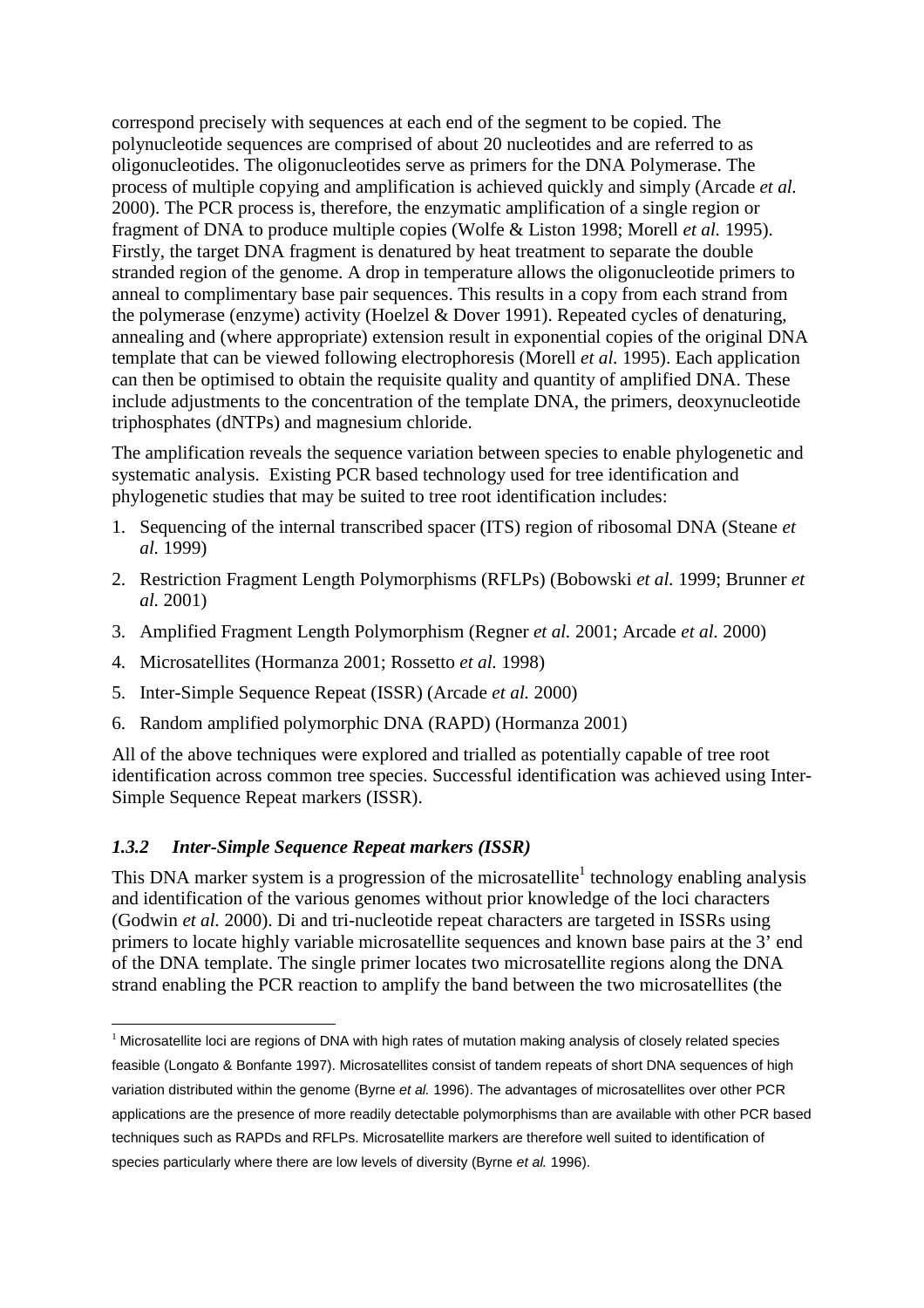locus). Typically there are numerous microsatellite pairs generating many bands per reaction. Recent research, demonstrates the potential of ISSR technology to apply across a range of plant taxa as well as to distinguish between individuals of the same species.

Nagaoka & Ogihara (1997) suggest the high variability produced in banding profiles is superior to RFLP and RAPD reactions. Further, the technology offers repeatability and sufficient variability to investigate genetic variation among closely related individuals (Nagaoka & Ogihara 1997; Fang & Roose 1997). Wolfe *et al.* (1998) developed primers to work across a range of species and taxa. Therefore, it may be conceivable to modify known primers to broaden or narrow the host range whether across species or taxa, or between individuals (Zietkiewicz *et al.* 1994; Leroy *et al.* 2000). The versatility of these ISSR primers indicates potential for identification of a wide range of tree DNA samples with a small number of primers. The majority of studies have successfully amplified plant DNA from the northern hemisphere (Aranzana *et al.* 2001; Arnau *et al.* 2001; Regner *et al.* 2001; Arcade *et al.* 2000; Esselman *et al.* 1999; Wolfe *et al.* 1998; Fang & Roose 1997) with scope for application to plants of the southern hemisphere (Godwin *et al.* 2000) and Australian natives (Van der Nest *et al.* 2000).

The ISSR molecular marker system has compared favourably to other available PCR and non-PCR based technologies in one or more variables: cost, speed, detectable polymorphisms, cross-transferability of primers and reproducibility (Arnau *et al.* 2001; Regner *et al.* 2001; Leroy *et al.* 2000; Wolfe *et al.* 1998). Zietkiewicz *et al.* (1994) predicts the greater potential for ISSR markers to include taxonomic and phylogenetic comparison as well as gene mapping across organisms.

Irrespective of the method of molecular analysis, the objective is to determine or prove similarity or difference with samples. The closer the genetic relatedness, the more challenging differentiation becomes. Lee & Henry (2001) claim it is impossible to prove two DNA samples are the same without comparing the entire genomes. This is clearly not commercially viable, but there must be an accepted probability of demonstrated identity. New techniques such as ISSR potentially exhibit high levels of discrimination between samples with scope even to distinguish between clones (Robinson *et al.* 1997).

Developments in molecular techniques (PCR based technologies) have radically improved phylogenetic analysis. Deficiencies in tree root identification by microscopy warrant investigation of more accurate identification technology between species and individuals. Molecular marking demonstrates excellent potential for tree identification based on successes in cultivar identification in agriculture, viticulture and horticulture (Hormanza 2001; Regner *et al.* 2001; Fang & Roose 1997; Thomas & Scott 1993)

The objective of this study was to investigate the potential to identify tree roots using molecular techniques.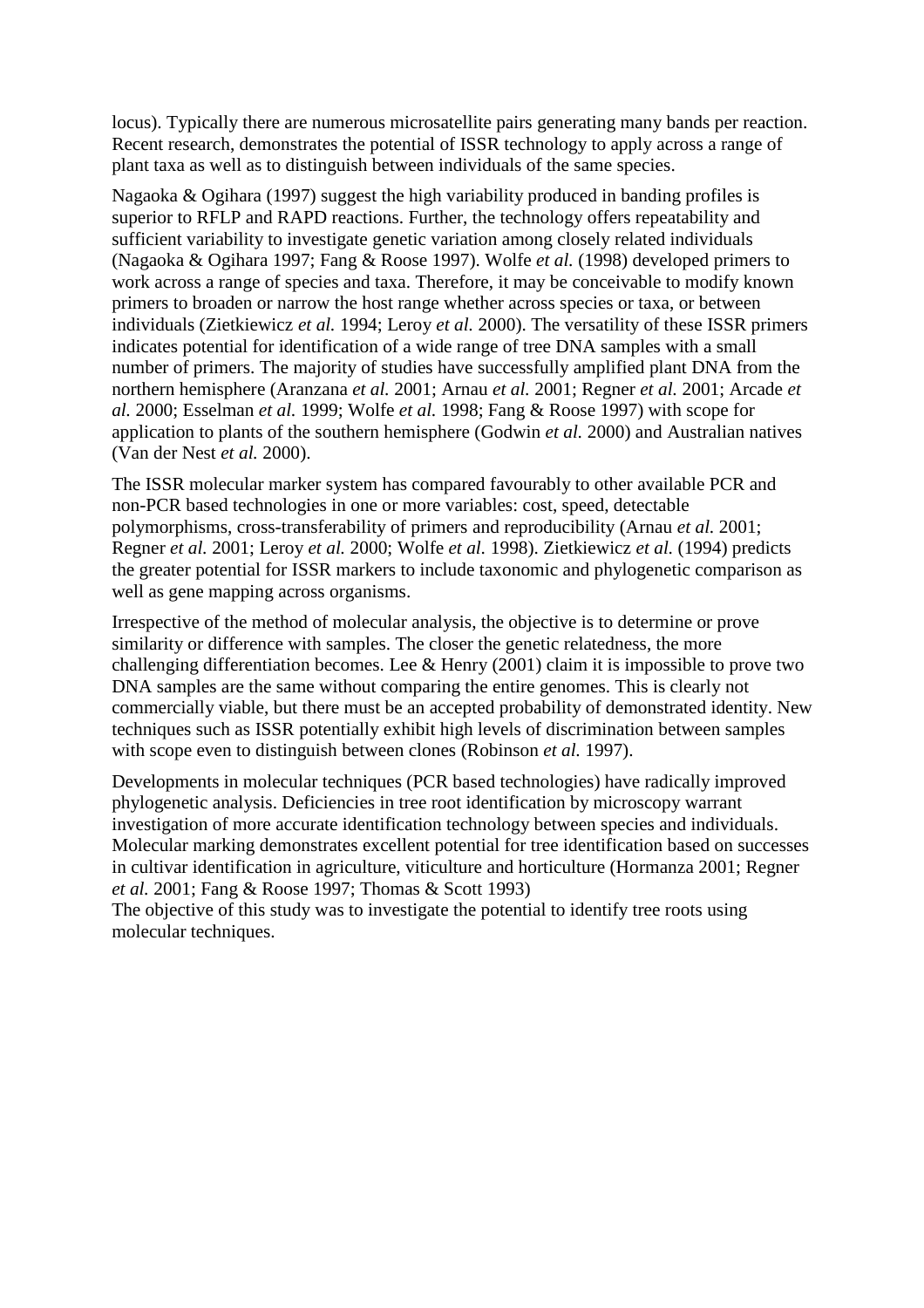# **2. CASE STUDY – TREE IDENTIFICATION TRIAL**

The aim of this study was to investigate the use of ISSR technology to conclusively match unidentified tree roots to one of four possible trees.

# **2.1 Materials and methods**

For this study, an unidentified root sample was presented as one of four possible (containerised) trees:

- 1. *Gleditsia tricanthos* 'Shademaster'
- 2. *Gleditsia tricanthos* 'Limegold'
- *3. Quercus robur*
- *4. Platanus* 'Digitata'

All trees were grafted with the exception of the *Quercus robur*. The root stock of the two *Gleditsia tricanthos* samples were of the same species. DNA was extracted from the unknown root sample and cambial tissue from all four containerised trees with the intention of matching the DNA of the roots with the corresponding cambial tissue. For the grafted samples, cambium was removed from below the graft union of the containerised tree to ensure a precise DNA match.

# *2.1.1. DNA Extraction*

Plant tissue for each sample was ground to a powder using liquid nitrogen and, where necessary, a few grains of autoclaved sand were added to assist with tissue disruption. Genomic DNA was extracted from leaves, roots and stems (cambium) using DNeasy Plant Mini Kit (Qiagen) in accordance with the manufacturers instructions. A minor modification to the protocols was made to assist with removal of large amounts of precipitates through additional centrifugation. The presence of DNA was confirmed by gel electrophoresis (1.2% agarose and 1% ethidium bromide).

# *2.1.2 ISSR Analysis*

PCR reactions of 20µL reaction mixture contained 0.0001 – 1.0µL of DNA, 10µL of HotStarTaq Master Mix (Qiagen),  $9.0 - 9.999 \mu L$  of sterilised H<sub>2</sub>0 and  $1 \mu L$  (0.02-0.05  $\mu$ M) of primer (Table 5.2). Di and tri-nucleotide anchored primers were used for amplifications<sup>2</sup>. The optimum annealing temperature of 36 - 44°C was determined for each primer.

Where adequate PCR product bands resulted, the successful primers were then selected for amplification of the four cambium samples. Three primers were selected for their potential to produce consistent bands. The DNA was then amplified from the 4 cambium samples as before using primers NHHB61, 64 and 65.

| Primer Code      | <b>Repeat Sequence</b> | <b>Titation</b>                                           |
|------------------|------------------------|-----------------------------------------------------------|
| NHAW60           |                        | Maunder et al. 1999; Wolfe et al. 1998                    |
| <b>NHHB61-64</b> | <u>CA</u>              | Culley & Wolfe, 2001; Arcade et al. 2000; Esselman et al. |
|                  |                        | 1999: Wolfe et al. 1998                                   |

2  **Primers used in ISSR case studies.** 

 $\overline{a}$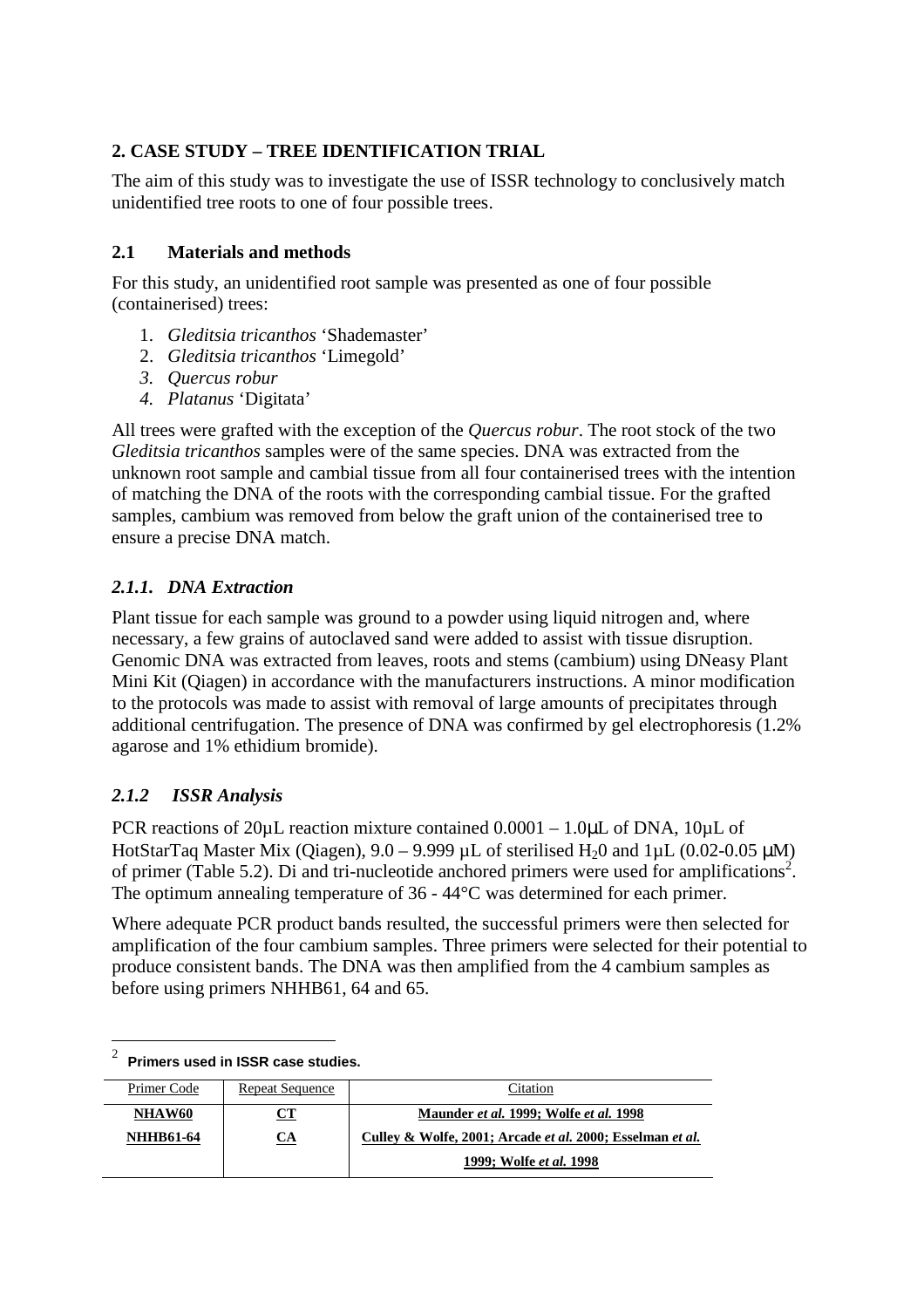All samples were then loaded alongside each other onto a 2% agarose stained with 1% ethidium bromide gel and run for 1 hour at 80 amps. The gel was then viewed under UV light conditions, photographed using the *Kodak Digital Science™ DC120 Zoom Camera* and analysed with the *Kodak Digital Science 1D™* Image Analysis Software.

#### **2.2 Results and discussion**

DNA from the root and cambium samples was successfully isolated (Figure 2.1).



**Figure 2.1.** Single DNA bands from Lane 1 - Unknown root sample, Lane 2 – *Gleditsia tricanthos* 'Shademaster,' Lane 3 - *Gleditsia tricanthos* 'Limegold,' Lane 4 – Quercus robur, Lane 5 – Platanus 'Digitata', Lane 6 – Molecular Ladder.

The ISSR-PCR reaction of the root sample produced good banding with all primers attempted (Figure 2.2). Amplification of microsatellites by PCR can often be complicated by the appearance of 'stutter' or 'shadow' bands (Armour *et al.* 1998, in Goldstein). These are highly pronounced PCR artefacts often associated with long repeats of dinucleotide sequences. Slippage can occur during the amplification process however this can be eliminated by anchoring the repeat sequences at the 3' or 5' end of the microsatellite region with one, two or three nucleotides (Wolfe *et al.* 1998). Any non-reproducible, very feint or shadow bands should be eliminated or not scored (Fang & Roose 1997). Polymorphism can then be scored visually as either absent or present (Arnau *et al.* 2001).



**Figure 2.2.** Unidentified root DNA (1µL) with primers: Lane 1 - NHHB61, Lane 2 - NHHB62, Lane 3 - NHHB63, Lane 4 - NHHB64, Lane 5 - NHHB65, Lane 6 – Diluted (unknown) root DNA (0.5µL) with primer NHHB61, Lane 7 – Negative control sample (0µL DNA) and Lane 8 – Molecular Ladder.

Primers NHHB61, 64 and 65 were selected for their superior banding in terms of quantity and clarity, and used in the ISSR-PCR reactions with the four cambium samples. Once characterised alongside the root sample with primer NHHB61 (Figure 2.3), it was immediately apparent the root sample was distinctly different from both the *Quercus robur* and the *Platanus '*Digitata' samples. It therefore suggested the DNA was from one of the Gleditsia samples (Figure 2.3).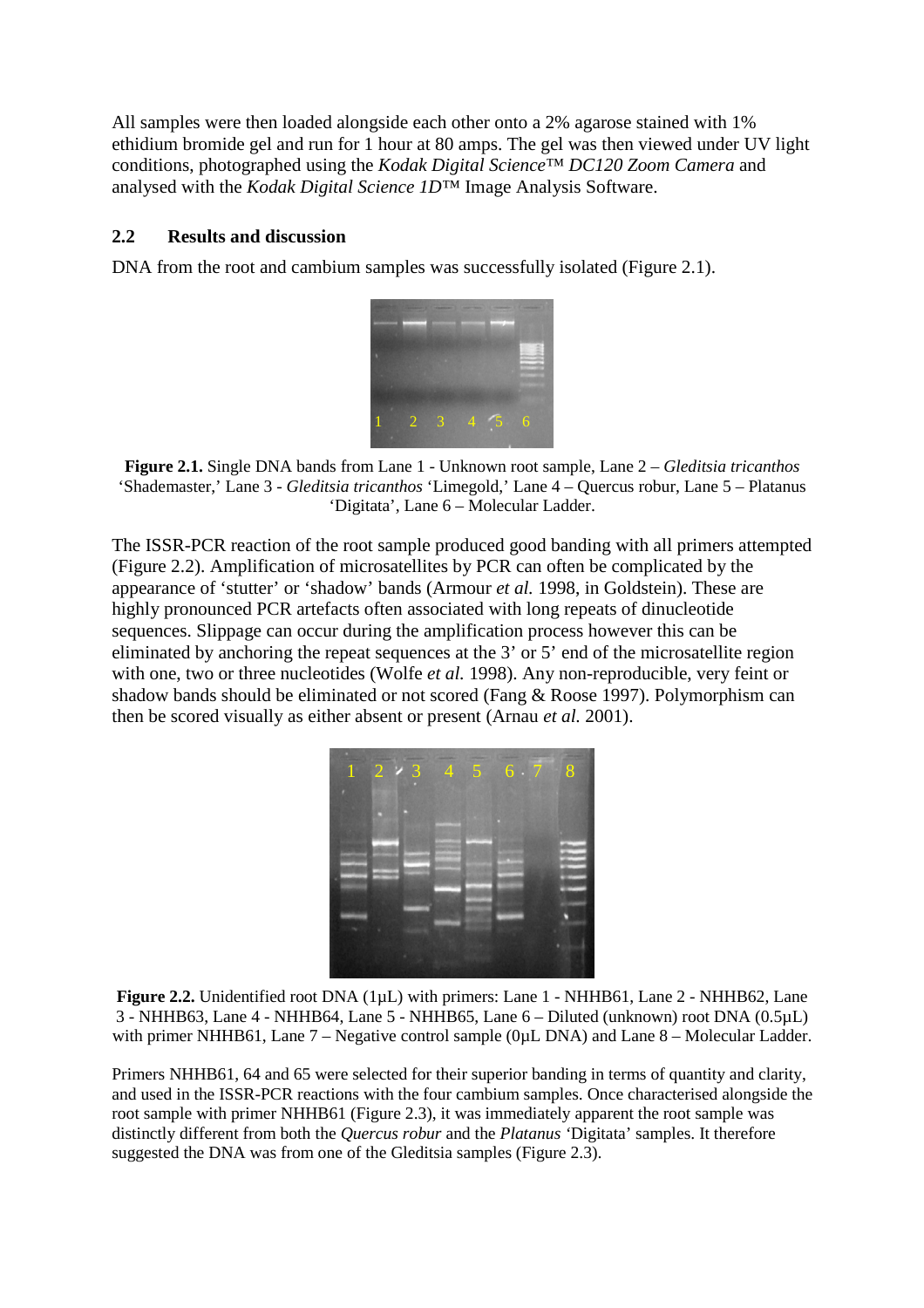

**Figure 2.3.** Primer NHHB61 amplified with: Lane 1 – unknown root sample; Lane 2 – *Gleditsia tricanthos* 'Shademaster;' Lane 3 – *Gleditsia tricanthos* 'Limegold;' Lane 4 – *Quercus robur*; Lane 5 *Platanus '*Digitata'; Lane 6 – Negative Control; Lane 7 – Blank; Lane 8 – Molecular Ladder.

The root DNA and Gleditsia samples were then amplified using primers NHHB64  $\&$  65 to ascertain if either primer could show variation between the individuals. Whilst the samples are referred to by their scion, (i.e. Limegold and Shademaster) it should be noted that the root stock were both *Gleditsia tricanthos* seedlings. Of the primers attempted, each indicated some variation between the two samples, but only one primer could conclusively separate the two individuals – Primer NHHB65. Figure 2.4 shows an absent band in Lane 2 as highlighted by the arrow. The clear bands depicted in Lanes 1 and 3 could not be considered stutter bands (Armour *et al.* 1999). The absence of the band in sample 2 would reasonably infer divergence at the primer site (Wolfe & Liston, 1998) or the ISSR product in Lanes 1 and 3 have been amplified from the same DNA (*Gleditsia tricanthos* 'Limegold.').



Band missing from middle sample (Lane 2) indicates DNA match with Lanes 1 & 3.

**Figure 2.4** Primer NHHB65 amplified with: Lane 1 – unknown root sample; Lane 2 – *Gleditsia tricanthos* 'Shademaster' root DNA; Lane 3 – *Gleditsia tricanthos* 'Limegold' root DNA; Lane 4 – negative control sample, Lane 6 – molecular ladder

Using ISSR primer NHHB65 the unknown root sample was determined as *Gleditsia tricanthos* 'Limegold' and this was confirmed as the species. The technique proved sensitive enough to separate individuals with the same rootstock.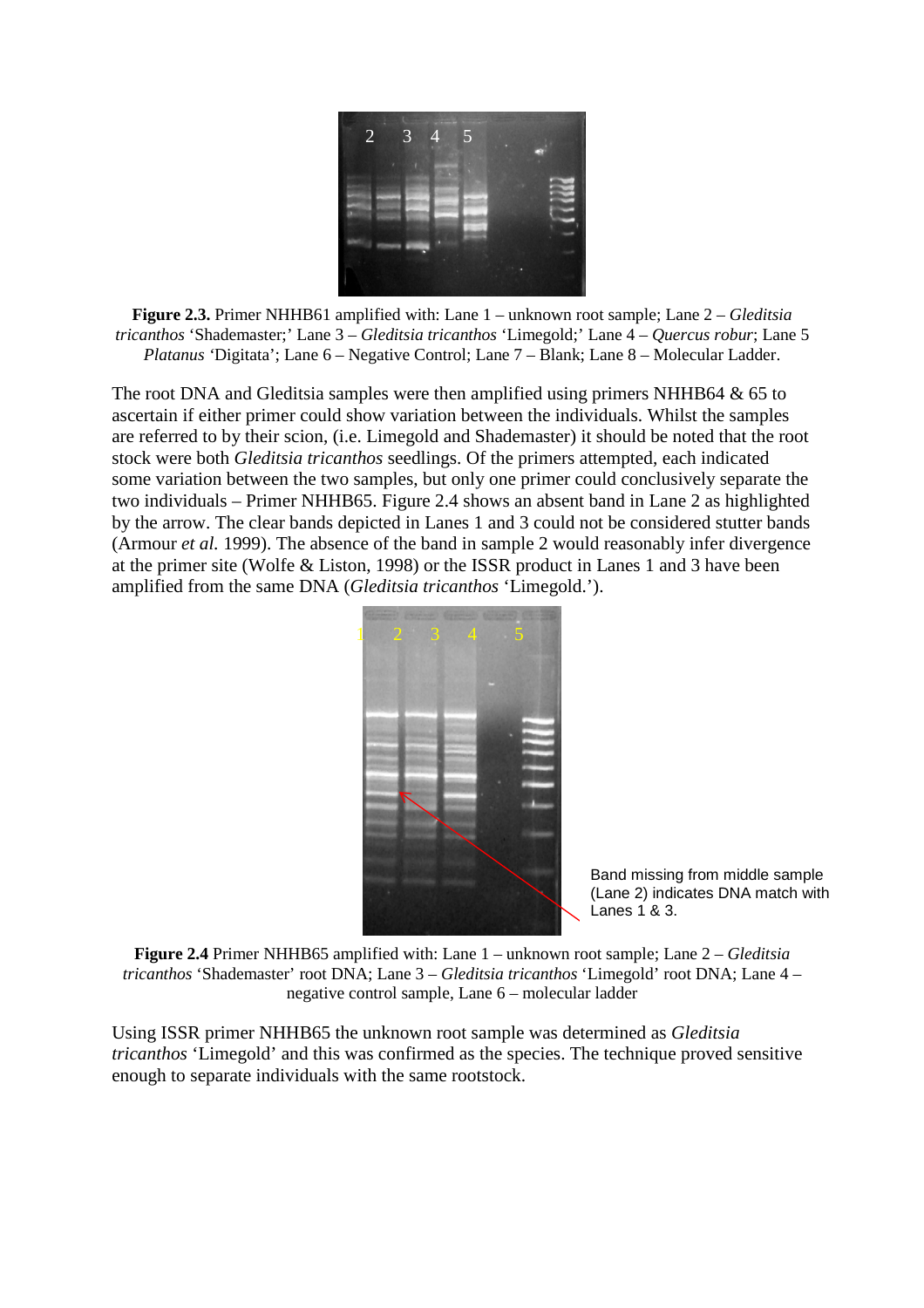# **2.3 Conclusion**

Previous studies have demonstrated that amplification is consistently repeatable irrespective of the plant part or the method of DNA extraction (Arnau *et al.* 2001). Further, target primers can be applied across a range of taxa (Zietkiewicz *et al.* 1994). To date, the vast majority of the studies in ISSR have focussed on mapping of the genome or genetic diversity of a single or closely related species (Hess *et al.* 2000; Arcade *et al.* 2000; Culley & Wolfe 2001; Deshpande *et al.* 2001).

This study has shown ISSR primers can be used to distinguish between genera and individuals. The study findings offer great promise for identification of invasive tree roots where the genetic analysis extends across taxa. Further, the methodology employed is relatively cheap quick efficient and accurate. Future investigation will increase familiarity with the DNA of tree species and their optimum ISSR primers. Improvement in DNA quality over time through new technology will do much to improve banding profiles and band numbers, although current quality is adequate.

ISSR technology coupled with professional, arboricultural site assessment and root treatment not only offers accurate root identification in tree root damage disputes, but also the elimination of false or erroneous claims. The technology as it stands is unique, reliable and has the potential to offer a valuable commercial service.

# **REFERENCES**

Aranzana, M.J., de Vicente, M.C. & Arus, P. 2001, Comparison of fruit and leaf DNA extracts from AFLP and SSR analysis, in *Proceedings of the International Symposium on Molecular Markers*, vol.546, eds. C. Dore, F. Dosba, and C. Baril, ISHS, Montpellier, pp. 297-300.

Arcade, A., Anselin, F., Faivre Rampant, P., Lesage, M.C., Paques, L.E. & Prat, D. 2000, Application of AFLP, RAPD and ISSR markers to genetic mapping of European and Japanese Larch, *Theory of Applied Genetics*, 100, pp. 299-307.

Armour, J.A.L., Alegre, S.A., Miles, S., Williams, L.J. & Badge, R.M. 1999, Minisatellites and mutation processes in tandemly repetitive DNA, in *Microsatellites: Evolution and Applications*, eds. D.B. Goldstein, and C. Schlotterer, Oxford University Press, Oxford.

Arnau, G., Lallemand, J. & Bourgoin, M. 2001, Are AFLP markers the best alternative for cultivar identification?, in *Proceedings of the International Symposium on Molecular Markers*, vol.546, eds. C. Dore, F. Dosba, and C. Baril, ISHS, Montpellier, pp. 301-305.

Biddle, P.G. 1998, *Tree root damage to buildings*, vol.1 - Causes, diagnosis and remedy, Willowmead Publishing, Wantage.

Bobowski, B.R., Hole, D., Wolfs, P.G. & Bryant, L. 1999, Identification of roots and woody species using polymerase chain reaction (PCR) and restriction fragment length polymorphis (RFLP) analysis, *Molecular Ecology*, 8, pp. 485-491.

Brunner, I., Brodbeck, S., Buchler, U. & Sperisen, C. 2001, Molecular identification of fine roots of trees from the Alps: reliable, fast DNA extraction and PCR-RFLP analyses of plastid DNA, *Molecular Ecology*, 10, pp. 2079-2087.

Byrne, M., Marquez-Garcia, M.I., Uren, T., Smith, D.S. & Moran, G.F. 1996, Conservation and genetic diversity of microsatellite loci in the genus *Eucalyptus*, *Australian Journal of Botany*, 44, pp. 331-341.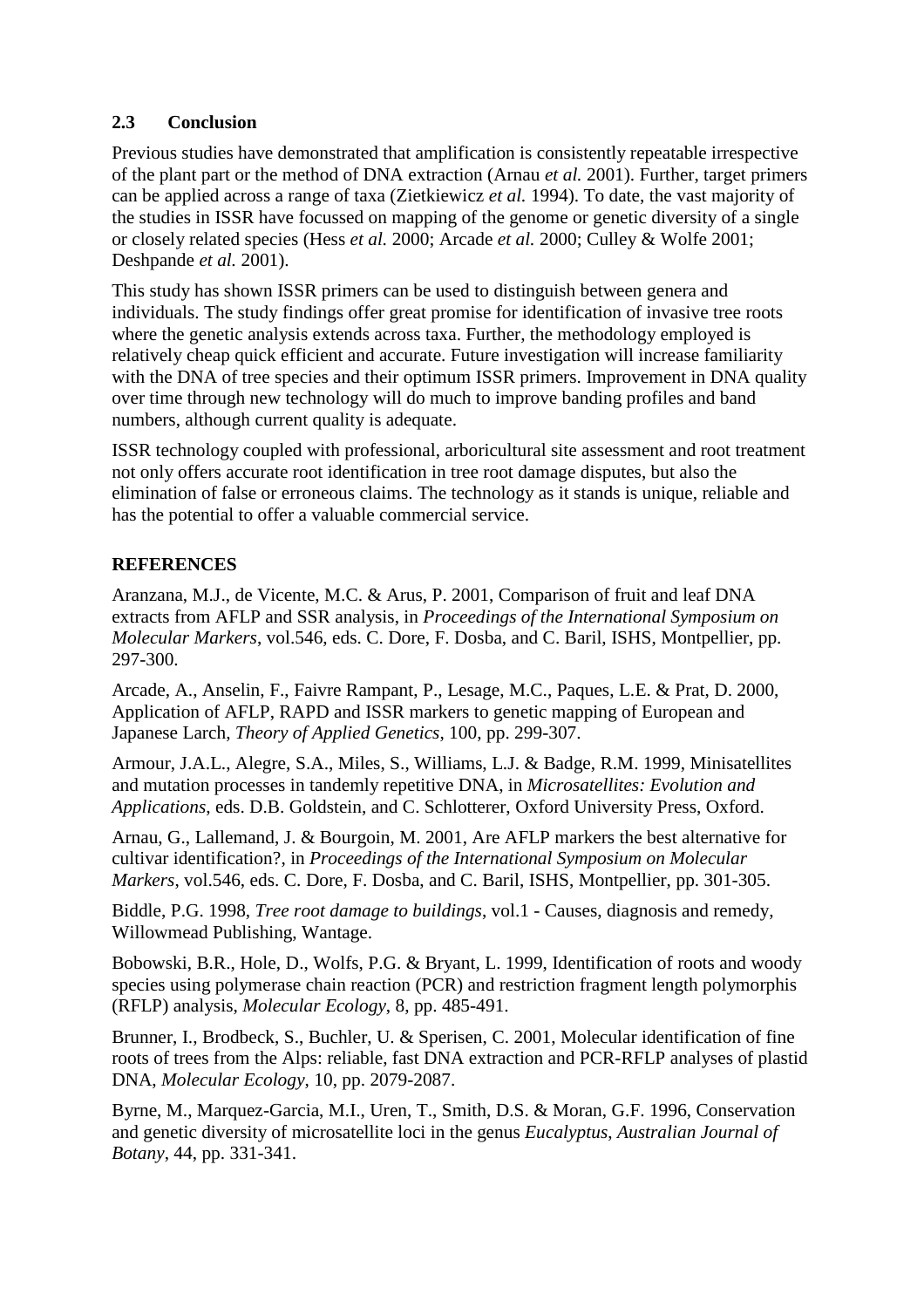Culley, T.M. & Wolfe, A.D. 2001, Population genetic structure of the cleistogamous plant species *Viola pubescens* Aiton (Violaceae), as indicated by allozyme markers, *Heredity*, 86, pp. 545-556.

Cutler, D.F. 1995, Interaction between roots and buildings, in *Proceedings of an International Workshop on Trees and Buildings*, eds. G.W. Watson, and D. Neely, International Society of Arboriculture, Morton Arboretum, pp. 78-87.

Cutler, D.F., Rudall, P.J., Gasson, P.E. & Gale, R.M.O. 1987, *Root identification manual of trees and shrubs*, Chapman & Hall, London.

De Cresce, R.P. & Lifschitz, M.S. 1993, PCR and the future of molecular testing, *Medical Laboroatory Observer*, 25, pp. 28-33.

de la Cruz, M., Ramirez, F. & Hernandez, H. 1997, DNA isolation and amplification from cacti, *Plant Molecular Biology Reporter*, 15, pp. 319-325.

Deshpande, A.U., Apte, G.S., Bahulikar, R.A., Lagu, M.D., Kulkarni, B.G., Suresh, H.S., Singh, N.P., Rao, M.K.V., Gupto, V.S., Pant, A. & Ranjekar, P.K. 2001, Genetic diversity across natural populations of three montane plant species from the Western Ghats, India revealed by intersimple sequence repeats, *Molecular Ecology*, 10, pp. 2397-2408.

Driscoll, R. 1983, The influence of vegetation on swelling and shrinking of clay soils in Britain, *Geotechnique*, 33(2), pp. 93-105.

Esselman, E.J., Jianqiang, L., Crawford, D.J., Windus, J.L. & Wolfe, A.D. 1999, Clonal diversity in the rare *Calamagrotis porteri* ssp. *insperata* (Poaceae): comparative results for allozymes and random amplified polymorphic DNA (RAPD) and inter-simple sequence (ISSR) repeat markers, *Molecular Ecology*, 8, pp. 443-451.

Fang, D.Q. & Roose, M.L. 1997, Identification of closely related citrus cultivars with intersimple sequence repeat markers, *Theory of Applied Genetics*, 95, pp. 408-417.

Fitter, A. 1996, Characteristics and functions of root systems, in *Plant roots: the hidden half*, 2nd edn. eds. Y. Waisel, A. Eshel, and U. Kafkafi, Marcel Dekker Inc, New York, pp. 1-20.

Godwin, I.D., Mace, E.S. & Nurzuhairawaty. 2000, Genotyping pacific island taro (*Colocasia esculenta* (L.) Schott) germplasm, in *Plant Genotyping: the DNA fingerprinting of plants*, ed. R.J. Henry, CABI Publishing, Wallingford, pp. 109-128.

Hannah, B. & Yau, D.P. 1990, *Street tree root damage to built structures*, City of Melbourne, Melbourne.

Henry, R.J. 2001, Plant DNA Extraction, in *Plant Genotyping: the DNA fingerprinting of plants*, ed. R.J. Henry, CABI Publishing, Wallingford, pp. 239-250.

Hess, J., Kadereit, J.W. & Vargas, P. 2000, The colonisation history of *Olea euroaea* L. in Macronesia based on internal transcribed spacer 1 (ITS-1) sequences, randomly amplified polymorphic DNAs (RAPD), and intersimple sequence repeats (ISSR), *Molecular Ecology*, 9, pp. 857-868.

Hoelzel, A.R. & Dover, G.A. 1991, *Molecular genetic ecology*, Oxford University Press, New York.

Hormanza, J.J. 2001, Identification of apricot (*Prunus armeniaca* L.) genotypes using microsatellites and RAPD markers, in *Proceedings of the International Symposium on Molecular Markers for Characterising Genotypes and Identifying Cultivars in Horticulture*, vol.546, eds. C. Dore, F. Dosba, and C. Baril, ISHS, Leuven.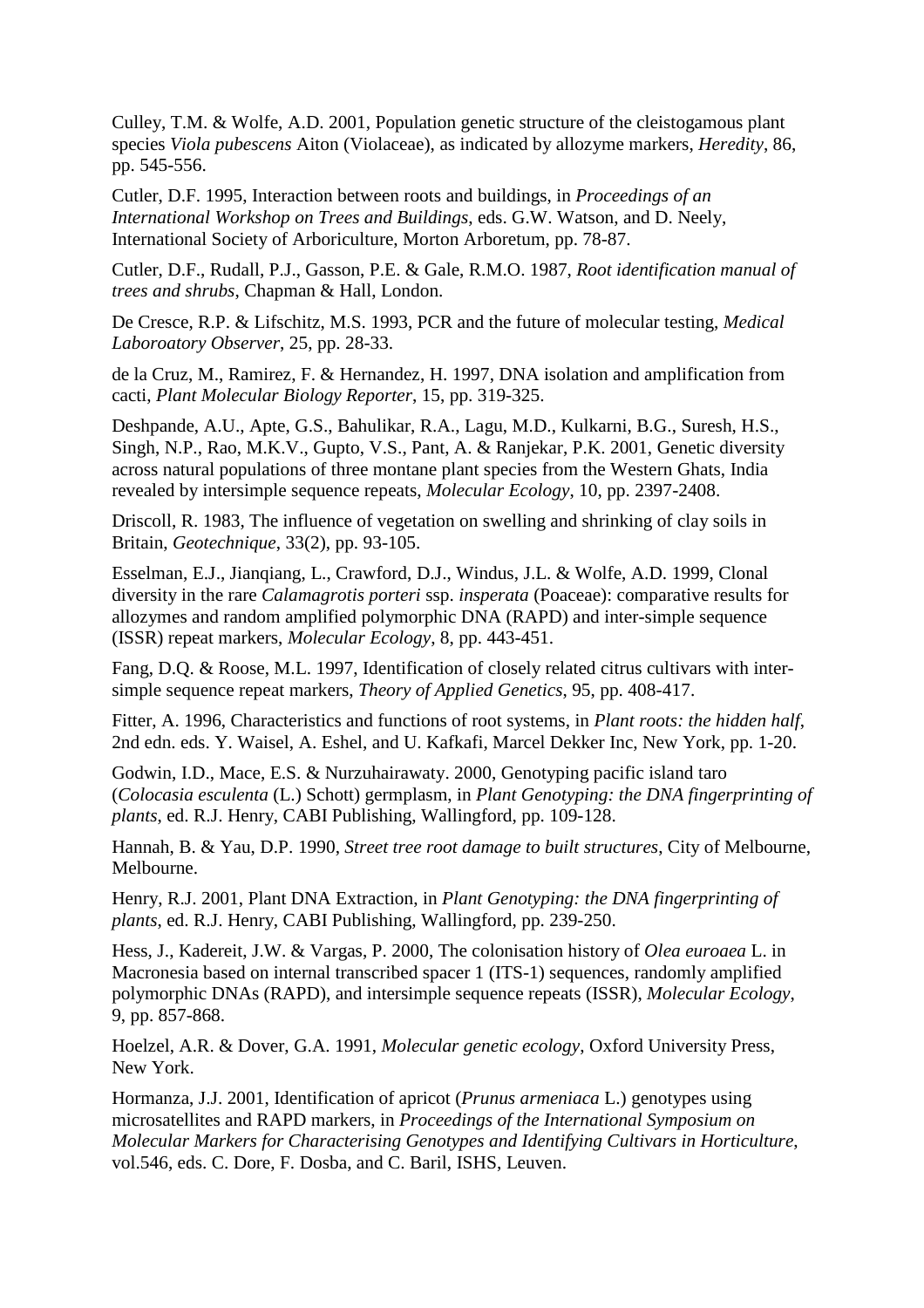Innis, M.A. & Gelfand, D.H. 1990, Optimisation of PCRs, in *PCR protocols: a guide to methods and applications*, eds. M.A. Innis, D.H. Gelfand, J.J. Sninsky, and T.J. White, Academic Press, San Diego, pp. 3-12.

Jackson, R.B., Moore, L.A., Hoffman, W.A., Pockman, W.T. & Linder, C.R. 1999, Ecosystem rooting depth determined with caves and DNA, *Procedings of the National Academy of Sciences, USA*, 96, pp. 11387-11392.

Jorgensen, R.A. & Cluster, P.D. 1989, Modes and tempos in the evolution of nuclear ribosomal DNA: new characters for evolutionary studies and new markers for genetic and population studies, *Annals of the missouri botanical garden*, 75, pp. 1238-1247.

Knox, B.R., Ladiges, P., Evans, B. & Saint, R. 2001, *Biology*, McGraw Hill, Sydney.

Krawetz, S.A. 1989, The polymerase chain reaction: opportunities for agriculture, *AgBiotech News and Information*, 1, pp. 897-902.

Lee, L.S. & Henry, R.J. 2001, Commercial applications of plant genotyping, in *Plant genotyping: the DNA fingerprinting of plants*, ed. R.J. Henry, CABI Publishing, Wallingford, pp. 265-274.

Leroy, X.J., Leon, K. & Branchard, M. 2000, Plant genomic instability detected by microsatellite primers, *Electronic Journal of Biotechnology*, 3(2), pp. 140-148.

Linder, C.R., Moore, L.A. & Jackson, R.B. 2000, A universal method for identifying underground plant parts to species, *Molecular Ecology*, 9, pp. 1549-1559.

Longato, S. & Bonfante, P. 1997, Molecular identification of fungi by direct amplification of microsatellite regions, *Mycology Research*, 101(4), pp. 425-432.

McCombie, P.F. 1995, The prediction of building foundation damage arising from the water demand in trees, *Arboricultural Journal*, 19, pp. 147-159.

Moore, G.M. 1991, Tree management & hazard reduction, in *Trees: Management Issues for Urban Australia*, RAIPR, Canberra, pp. 7-25.

Morell, K., Peakall, R., Appels, R., Preston, L.R. & Lloyd, H.L. 1995, DNA profiling techniques for plant variety identification, *Australian Journal of Experimental Agriculture*, 35, pp. 807-819.

Nagaoka, T. & Ogihara, Y. 1997, Applicability of inter-simple sequence repeat polymorphisms in wheat for use as DNA markers in comparison to RFLP and RAPD markers, *Theory of Applied Genetics*, 94, pp. 597-602.

O'Malley, A. & Cameron, D. 2001, Effects of street trees on soil moisture, urban dwellings and pavements and the establishment of walkley heights in the city of Salisbury, in *Treenet: Procedings of the Second National Street Tree Symposium*, University of South Australia, Adelaide.

Pohls, O. 2001, The analysis of tree root blockages in sewer lines and prevention methods, MAppSci, Institute of Land and Food Resources, University of Melbourne, Melbourne.

Porebski, S.L., Bailey, G. & Baum, R.B. 1997, Modification of a CTAB DNA extraction protocol for plants containing high polysaccharide and polyphenol components, *Plant Molecular Biology Reporter*, 12, pp. 8-15.

Qiagen 2000, *DNeasy plant mini kit and DNeasy plant maxi kit handbook*, Qiagen, Valencia.

Regner, F., Stadlbauer, A. & Eisenheld, C. 2001, Molecular markers for genotyping and for identifying clones of traditional varieties, in *Proceedings of the International Symposium on*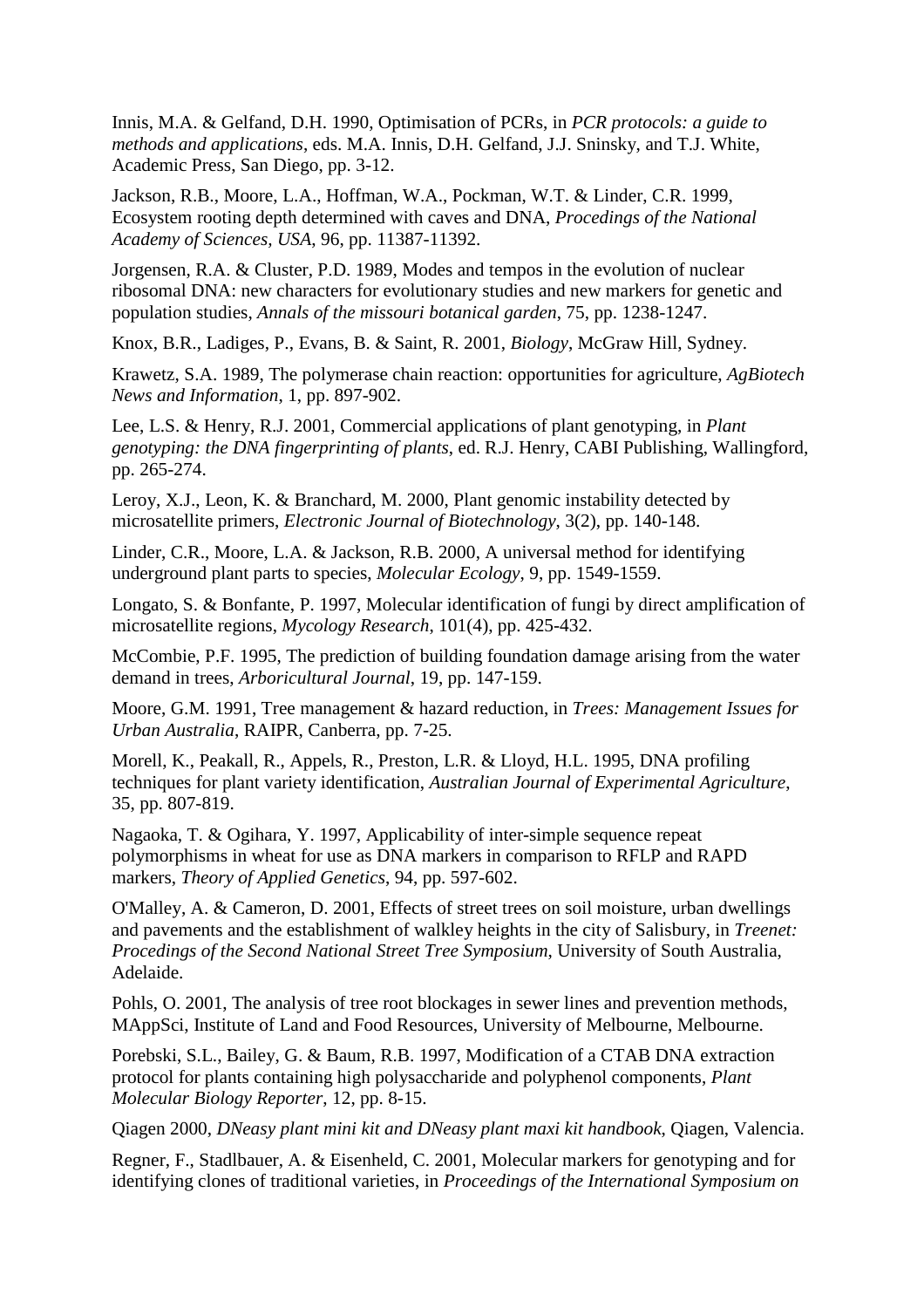*Molecular Markers for Characterising Genotypes and Identifying Cultivars in Horticulture*, vol.546, eds. C. Dore, F. Dosba, and C. Baril, ISHS, Montpellier, pp. 331-342.

Rossetto, M., Harriss, F.C.L., Mclauchlan, A., Henry, R.J., Baverstock, P.R. & Lee, L.S. 2000, Interspecific amplification of tea tree (*Melaleuca alternifolia* - Myrtaceae) microsatellite loci-potential implications for conservation studies, *Australian Journal of Botany*, 48, pp. 367-373.

Rossetto, M., Harriss, F.C.L., Slade, R.W., Henry, R.J., Baverstock, P.R. & Lee, L.S. 1998, Microsatellite variation and assessment of genetic structure in tea tree (*Melaleuca alternifolia*, Myrtaceae), *Molecular Ecology*, 8, pp. 633-643.

Stal, O. & Rolf, K. 1998, Tree roots and infrastructure, in *The Landscape Below Ground 2: Proceedings of an International Workshop on Tree Root Development in Urban Soils*, eds. D. Neely, and G.W. Watson, International Society of Arboriculture, San Fransisco.

Steane, D.A., McKinnon, G.E., Vaillencourt, R.E. & Potts, B.M. 1999, ITS sequences data resolve higher level relationships among the eucalypts, *Molecular Phylogenetics and Evolution*, 12(2), pp. 215-223.

Steenkamp, J., Wild, I., Lourens, A. & Van Helden, P. 1994, Improved method for DNA extraction from *Vitus vinifera*, *American Journal of Entomology and Viticulture*, 45(1), pp. 102-106.

Thomas, M.R. & Scott, N.S. 1993, Microsatellite repeats in grapevine reveal DNA polymorphisms when analysed as sequence-tagged sites (STSs), *Theoretical and Applied Genetics*, 70, pp. 1-6.

Tingay, S.V. & del Tufo, J.P. 1993, Genetic analysis with random amplified polymorphic DNA markers, *Plant Physiology*, 101, pp. 349-352.

Tobin, A.J. & Morel, R.E. 1997, *Asking About Cells*, Harcourt Brace & Company, Orlando.

Tyson, M., Vaillencourt, R.E. & Reid, J.B. 1998, Determination of clone size and age in a mallee eucalypt using RAPDs, *Australian Journal of Botany*, 46, pp. 161-172.

Wagar, J.A. & Barker, P.A. 1983, Tree root damage to sidewalks and curbs, *Journal of Arboriculture*, 9(7), pp. 177-181.

Wolfe, A.D. & Liston, A. 1998, Contributions of PCR-based methods to plant systematics and evolutionary biology, in *Molecular Systematics of Plants II*, eds. D.E. Soltis, P.S. Soltis, and J.J. Doyle, Kluwer Academic Publishing, Boston, pp. 43-86.

Wolfe, A.D., Xiang, Q.Y. & Kephart, S.R. 1998, Assessing hybridisation in natural populations of Penstemon (Scrophulariaceae) using hypervariable intersimple sequence repeat (ISSR) bands, *Molecular Ecology*, 7, pp. 1107-1125.

Zietkiewicz, E., Rafalski, A. & Labuda, D. 1994, Genome fingerprinting by simple sequence repeat (SSR)-anchored polymerase chain reaction, *Genomics*, 20, pp. 176-183.